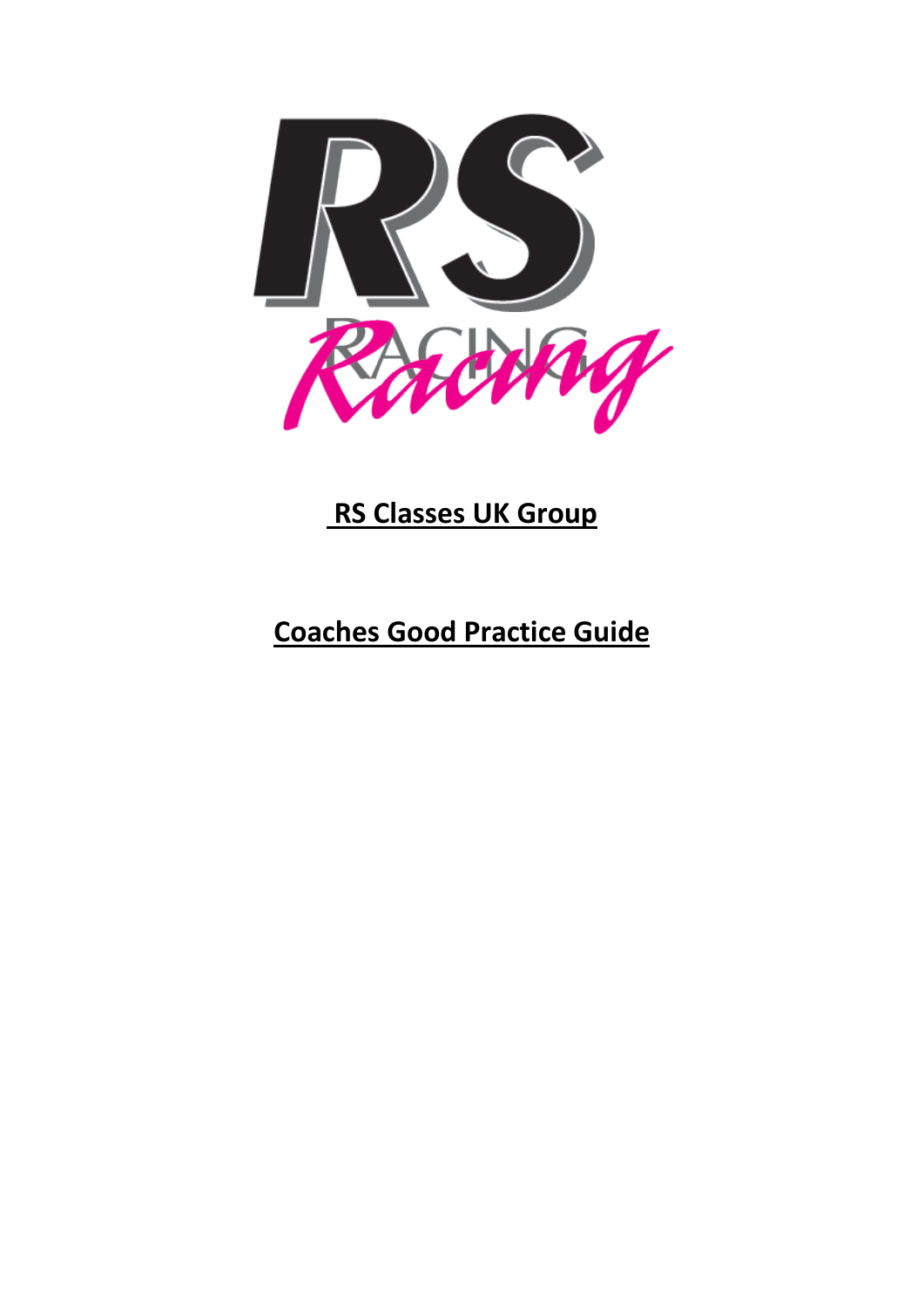## **Handout for Instructors, Coaches and Volunteers – Good Practice Guide**

This guide only covers the essential points of good practice when working with children and young people. You should also read the organisation's Child Protection Policy and Procedures which are available for reference at all times.

 $\mathbb B$  Avoid spending any significant time working with children in isolation

■ Do not take children alone in a car, however short the journey

**sqrtmoughtm Dow now to a set of your home as part of your organisation's activity** 

a Where any of these are unavoidable, ensure that they only occur with the full knowledge and consent of someone in charge of the organisation or the child's parents Design training programmes that are within the ability of the individual child If a child is having difficulty with a wetsuit or buoyancy aid, ask them to ask a friend to help if at all possible

⊠ If you do have to help a child, make sure you are in full view of others, preferably another adult

#### **You should never:**

a engage in rough, physical or sexually provocative games

allow or engage in inappropriate touching of any form

allow children to use inappropriate language unchallenged, or use such language yourself when with children

 $\mathbb B$  make sexually suggestive comments to a child, even in fun fail to respond to an allegation made by a child; always act do things of a personal nature that children can do for themselves.

It may sometimes be necessary to do things of a personal nature for children, particularly if they are very young or disabled. These tasks should only be carried out with the full understanding and consent of the child (where possible) and their parents/carers. In an emergency situation which requires this type of help, parents should be fully informed. In such situations it is important to ensure that any adult present is sensitive to the child and undertakes personal care tasks with the utmost discretion.